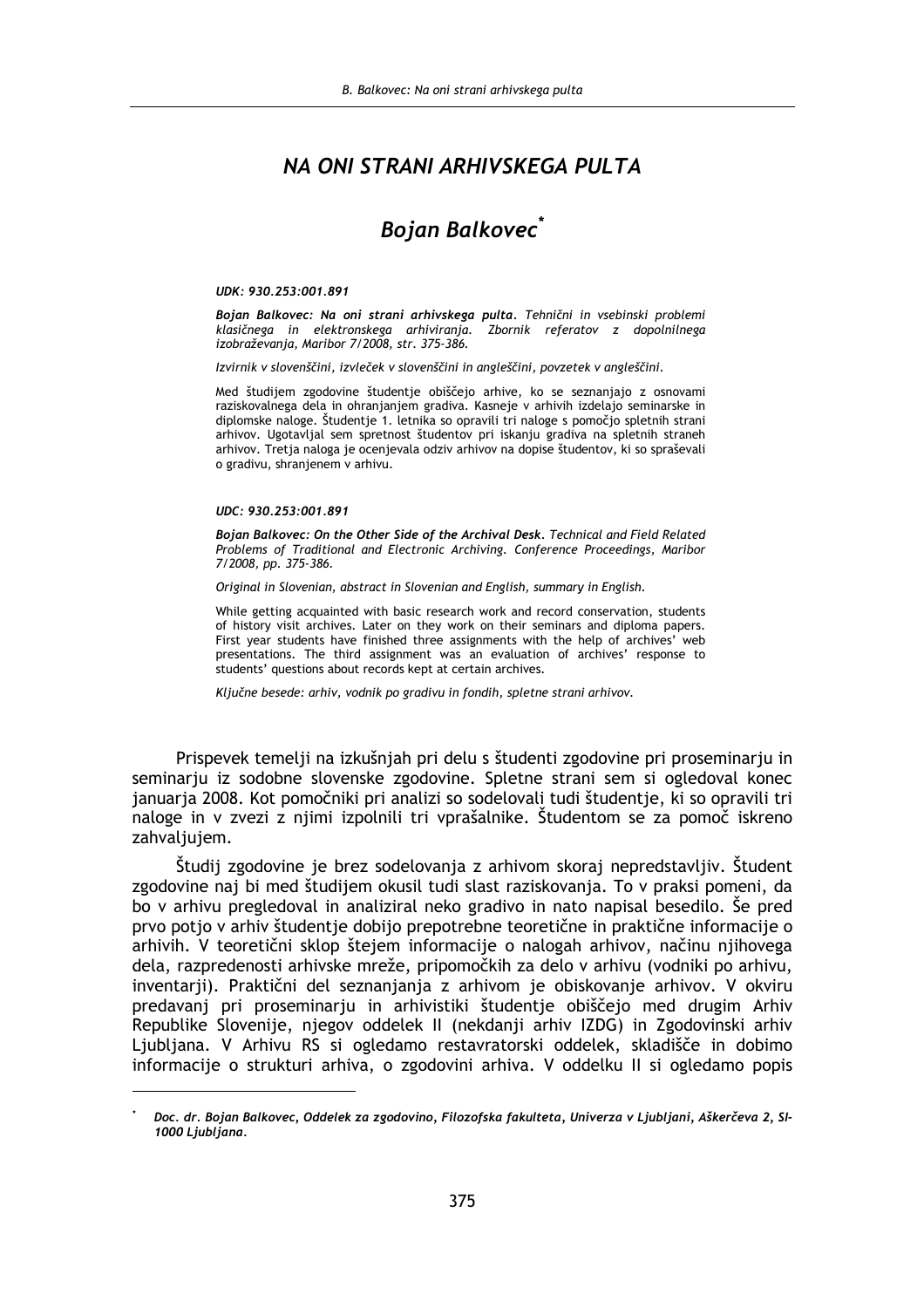gradiva in primere gradiva, ki ga hrani ta enota. V Zgodovinskem arhivu Liubliana si ogledamo različne vrste arhivskega gradiva in oblike tega gradiva od starejših do mlaiših. Obiski v arhivih so pomembni morda tudi zaradi edinstvene možnosti, da študentje vidijo različne vrste originalnega gradiva, s katerim se kasneje morda ne bodo nikoli več srečali, npr. stare listine, urbarji in drugo gradivo. Arhive izven Ljubljane se obišče izjemoma, morda v okviru terenskih vaj. Namen teh obiskov je predvsem pridobivanje prvega vtisa o arhivu. Na teh obiskih študentje prvič vidijo. kakšen je izgled arhivskega gradiva, starih dokumentov, vidijo kako je arhivsko gradivo shranjeno (škatle, ovoji ... ), ogledajo si arhivsko skladišče. Morda bi kot zadnji element omenil vedenje, kje je arhiv lociran. Prepričan sem, da je pot v arhiv in začetek dela z gradivom lažja, če veš, kje je arhiv in kako približno lahko izgleda gradivo, ki ga boš dobil.

Ze nekaj let študentje, ki obiskujejo seminar iz sodobne slovenske zgodovine, pri meni opravljajo seminarske naloge, ki temeljijo na vnaprej izbranih temah in z gradivom, ki ga hranijo arhivi. Temeljni okvir za izbiro teme je zadostno število fondov, ki so vsebinsko povezani.

Teh fondov mora biti vsaj med 10 in 20. Fondi morajo biti tudi po svojem obsegu oz. bogastvu informacij primerljivi. Pomemben element je tudi, da je gradivo dostopno študentom, ki večino časa prebijejo v Ljubljani, seveda pa tudi arhivi izven Ljubljane niso izključeni. Omenjeni okviri niso tako velika ovira, da bi ne mogli zbrati dovolj fondov za raziskovanje. Morda bi kot določeno vrsto ovire lahko šteli neprimerljive podatke o vsebini posameznih fondov.

Med drugim so bile teme šolske kronike (med izbranimi so bile Spodnja Šiška, I. gimnazija Celje, Gimnazija Bežigrad, OŠ Notranjski odred Cerknica, OŠ Slivnica, šole v Ribnici, Šinkovem Turnu, OŠ Vita Kreigherja, Dobrova, Poljanska gimnazija Ljubljana, Tomišelj, Deška meščanska šola Ptuj, OŠ Primskovo), gradivo odvetnikov in letos gradivo gospodarskih družb ali obrtnikov (Gozdarsko nabavno podjetje Gonap v Liubliani (Arhiv Republike Slovenije 482), Ignacii Vok Liubliana (AS 480), Kooperativa, izvozno podjetje (AS 485), Gradbeno podjetje ing. Josip Dedek Ljubljana (AS 461), Josip Hudovernik, Izdelovanje prešitih odej in strojno pletenje (AS 459), Krajevna obrtna podjetja, Domžale (ZAL Ljubljana), Trgovina Budkovič Bohinjska Bistrica (ZAL Kranj), Trgovina z mešanim blagom Kokalj Tržič (ZAL Kranj), Združenie trgovcev v Kamniku (ZAL Liubliana), Avgust Potočnik, trgovina z železnino, Škofja Loka (ZAL Škofja Loka), Zbirni fond: Ukinjene delovne organizacije Jesenice (ZAL Kranj), Zbirni fond: Ukinjene delovne organizacije Radovljica (ZAL Kranj), Družina Fürsager in Magušar, Radovljica (ZAL Kranj), Avgust Potočnik, trgovina z železnino, Škofja Loka (ZAL Škofja Loka), Sitarstvo Benedik, Stražišče pri Kranju (ZAL, Škofja Loka), Marija Tičar, Ljubljana (ZAL, Ljubljana), Krajevna obrtna podjetja, Domžale (ZAL Ljubljana), Anton Ogrin, stavbni podjetnik v Škofji Loki (ZAL, Škofja Loka). Študentje so pred odhodom v arhiv oskrbljeni z imenom fonda, arhivom, ki gradivo hrani, in morda še kakšnim nujnim podatkom.

Študentje oddajajo svoj izdelek vsaj v dveh različicah. Prva različica je neke vrste poskusni izdelek. V tej različici študentje pogosto napišejo tekst, ki nekako sledi strukturi arhivskega gradiva. Tekst sledi kronološkemu zaporedju gradiva in njegovi razdelitvi na posamezne enote. Tudi pri opombah je opaziti težave. Razlog je zagotovo v pomanjkanju prakse.

Sledi popravljanje teksta, kjer želimo njegovo strukturo preurediti v bolj tekoče, zaključene sklope, kjer bi ne bilo prevladujoče merilo časovno zaporedje,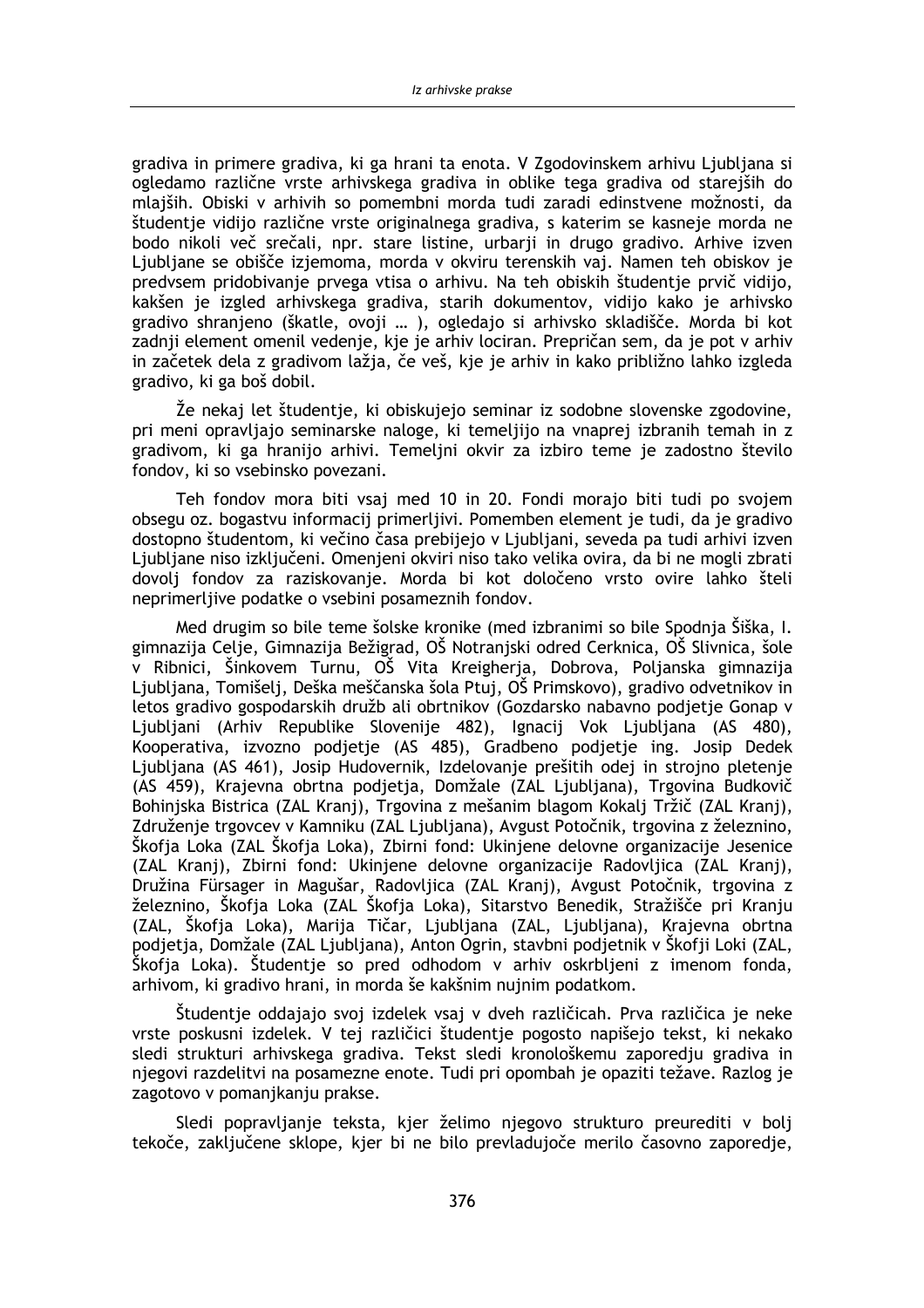temveč vsebinska povezanost. Seveda se je potrebno lotiti tudi urejanja in poenotenia opomb.

Med pripravami za nastanek pričujočega teksta sem si ogledal spletne strani, predvsem pa vodnike po arhivskem gradivu, ki jih imajo posamezni arhivi na spletu. Kot nekdo, ki išče informacije o gradivu, sem bil še posebej pozoren na preglednost spletne strani, tudi ob misli, da tja kdaj zaide kdo, ki ni vešč »arhivskega jezika«. Moje zanimanje za spletne strani arhivov in vodnike na spletu je seveda zgolj praktične narave - umetniški vtis me ne zanima.

Osrednji slovenski arhiv na spletni strani ponuja vodnik po arhivu in iskalnik po gradivih. Osnova vodnika po fondih in zbirkah je knjižna izdaja v pdf obliki. Uporabnost tovrstne oblike je seveda omejena. Drug uporaben sklop je podatkovna zbirka.

# PREGLEDI IN ISKANJA PO PODATKOVNI ZBIRKI ARS

- LISTANJE PODATKOV REGISTRA FONDOV IN ZBIRK
- LISTANJE REGISTRA PO STRUKTURI
- · ISKANJE
- · PREGLED MAP ZEMLJI KIH KATASTROV 19. STOLETJA (digitalizirano arhivsko gradivo)
- PODATKI O ZBIRKI FILMOV SLOVENSKEGA FILMSKEGA ARHIVA
- PREGLED ZBIRKE LISTIN (V pripravi)

# POMOČ

# Vstopna stran v podatkovno zbirko Arhiva Republike Slovenije (http://sigov3.sigov.si/arhiv/, 1.2.2008)

Takoj se nam pogled usmeri na ISKANJE, ki da zadovoljiv rezultat. Mnogo obiskovalcev si verjetno želi ogledati katastrsko mapo svojega kraja. Kot piše v »pomoči«, so tu na volio zemlievidi 2406 katastrskih občin.

Tu pa je težava, ki kakšnega uporabnika po nepotrebnem pusti razočaranega. Po podatkih Statističnega urada RS je bilo v Registru prostorskih enot 31. decembra 2007 6.023 naselii.

Vsi prebivalci v posameznih naseljih ne vedo, v kateri katastrski občini je bil nekoč njihov kraj. Dobrodošel bi bil seznam krajev, ki so (bili) v določeni katastrski občini. Nadejal sem se najti takšen seznam na spletnih straneh Geodetske uprave, pa sem po 15 minutah neuspešnega iskanja nehal.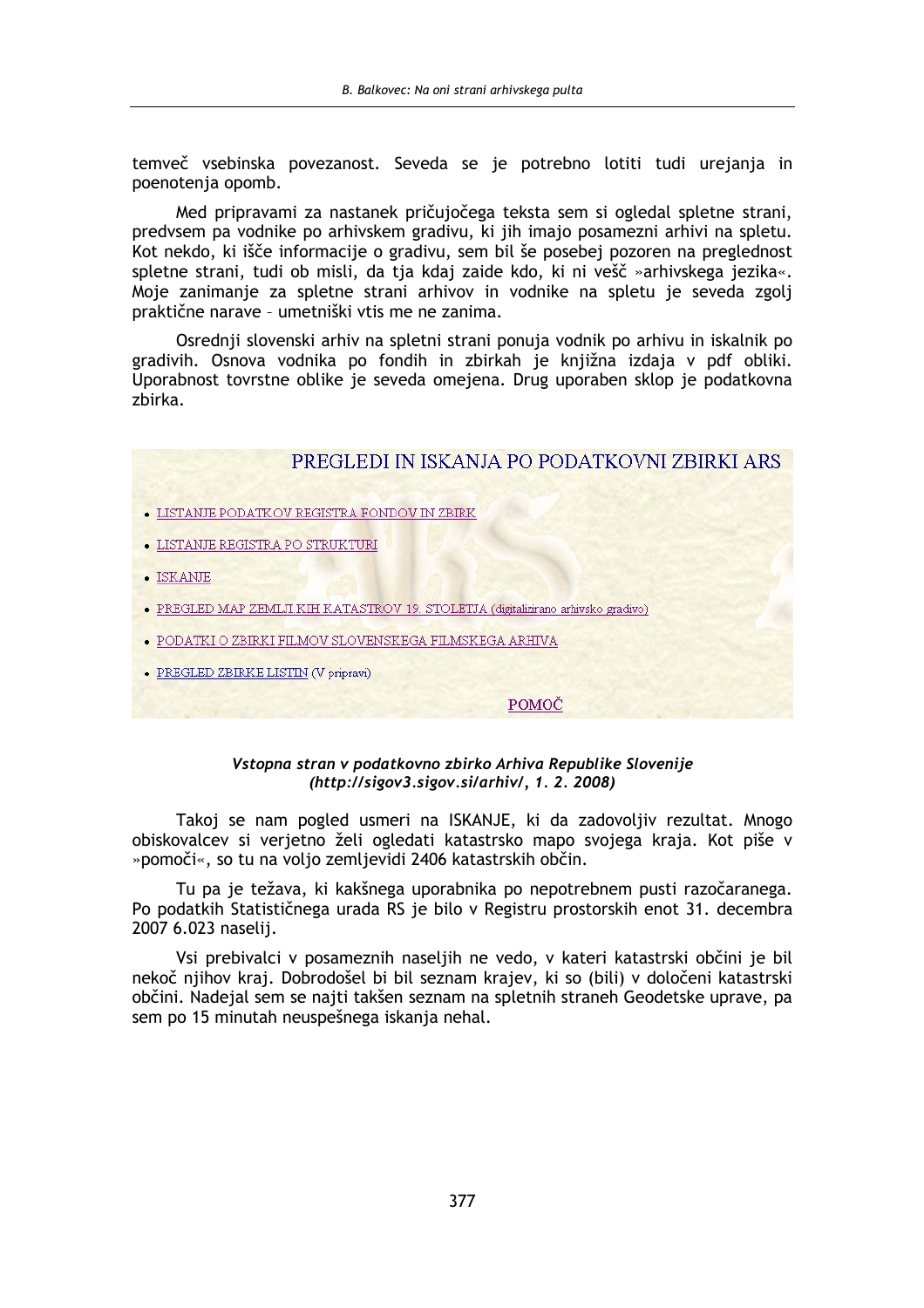| <b>MAPE KATASTROV</b> ?<br>KATASTRSKA OBČINA<br>23.7<br>NY K.<br>Maria. | 3000 je umetno oblikovana zbirka skeniranih slik katastrskih kart.<br>Zaradi omogočanja pregledovanja datotek in lažjega predstavljanja in iskanja lokacij katastrskih občin v naravi<br>grafičnemu delu franciscejskega katastra dodali pregledne karte. Dodali smo še skenirane slike s topografskimi znaki                                                                                                                                                                                                                                                                                                                                                                                                                                                                   |
|-------------------------------------------------------------------------|---------------------------------------------------------------------------------------------------------------------------------------------------------------------------------------------------------------------------------------------------------------------------------------------------------------------------------------------------------------------------------------------------------------------------------------------------------------------------------------------------------------------------------------------------------------------------------------------------------------------------------------------------------------------------------------------------------------------------------------------------------------------------------|
| <b>OZNAKA KRESIJE</b>                                                   | za lažje razumevanje zapisov na kartah (oznaka kresije S Topografski znaki in zemljevidi).<br>Gradivo zajema dele fondov:                                                                                                                                                                                                                                                                                                                                                                                                                                                                                                                                                                                                                                                       |
| Vse kresije                                                             | AS 179 Franciscejski kataster za Primorsko                                                                                                                                                                                                                                                                                                                                                                                                                                                                                                                                                                                                                                                                                                                                      |
| ŠTEVILKA OBČINE<br>DRUGO IME K.O.                                       | AS 176 Franciscejski kataster za Kranjsko-<br>Al 2011, all 2012, a service in the contract of the contract of the contract of the contract of the contract of<br>and an entertainment through the complete and an entertainment of the complete and the complete that the complete and the complete and the complete and the complete and the complete and the complete and the complete and th<br>AS 181 Reambulančni kataster za Kranjsko<br>provide lacker o visitante e venciale lacker o visitante e venciale lacker o visitante<br>turn in a salat condent. Journalism in a selectional film<br>AS 177 Franciscejski kataster za Stajersko<br>Maxim Reparation of the Maxim Reparation<br>AS 178 Franciscejski kataster za Koroško<br>AS 182 Reambulanční kataster za Kor |
| lšči                                                                    | AS 180 Kataster za Prekmurje<br>AS 183 Reambulančni kataster za<br>20 million deutscher Einen werden von der Aufgaben der Einen der Absten der Abstellung                                                                                                                                                                                                                                                                                                                                                                                                                                                                                                                                                                                                                       |
|                                                                         | to Main the di-                                                                                                                                                                                                                                                                                                                                                                                                                                                                                                                                                                                                                                                                                                                                                                 |

Iskalnik po slikah katastrskih map (http://sigov3.sigov.si/cgibin/htqlcgi/arhiv/enos\_isk\_kat.htm, 1.2.2008)

Na spletni stani Pokrajinskega arhiva Koper najdemo v sklopu Arhivsko gradivo nekaj vzorcev starega gradiva. Narejen je tudi prvi korak k spletnemu vodniku po gradivu. Vodnik je nepopoln, na kar je obiskovalec opozorjen. Na spletni vodnik so zagotovo pomislili potem, ko je bila spletna stran že postavljena, saj je povezava na bazo podatkov oblikovno povsem drugačna.



### Arhivsko gradivo v Pokrajinskem arhivu Koper http://www.arhiv-koper.si/slo/a\_02.html, 1.2.2008)

Mariborski arhiv ima vodnik po arhivu v obliki iskalnika in deluje dobro. Razveselila me je ponudba za obisk organizirane skupine. Na tem mestu naj omenim, da se iskalna polja, ki jih imajo iskalniki po gradivih različnih arhivov, razlikujejo. Bolj ali manj povsod je polje »signatura«, tudi časovni okvir nam je ponujen, in nato so dodane možnosti iskanja po krajih, vsebini, frazi v opisu.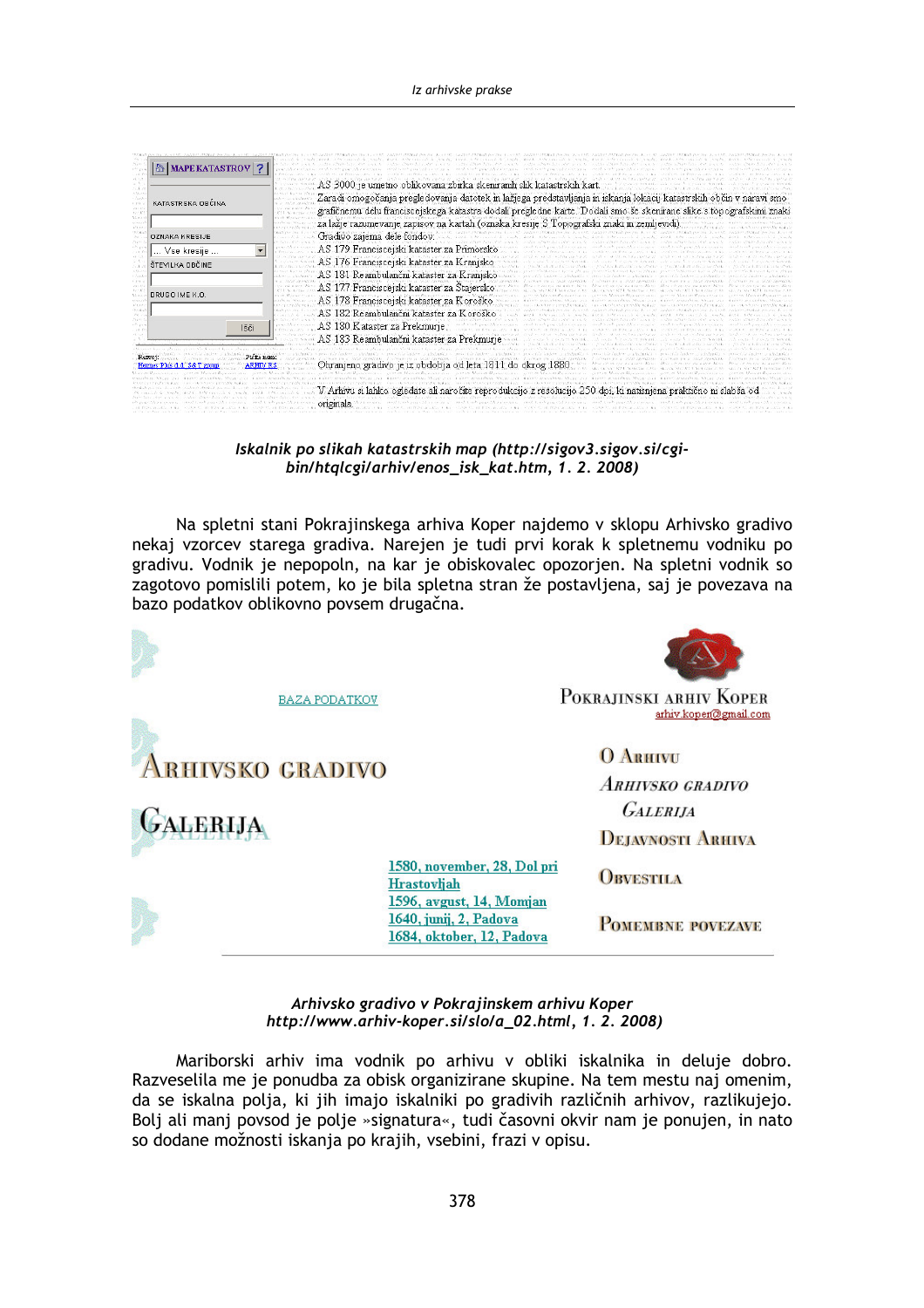| Fondi in zbirke      |                                                                                                                                                                                                                                                                       |
|----------------------|-----------------------------------------------------------------------------------------------------------------------------------------------------------------------------------------------------------------------------------------------------------------------|
| Signatura            |                                                                                                                                                                                                                                                                       |
| Ohranjeno<br>gradivo | do.<br>od i                                                                                                                                                                                                                                                           |
| Krai                 |                                                                                                                                                                                                                                                                       |
| Fraza v opisu        |                                                                                                                                                                                                                                                                       |
|                      | Išči                                                                                                                                                                                                                                                                  |
| Uporaba iskalnika    |                                                                                                                                                                                                                                                                       |
|                      | V polja vpišite zahtevane tipe iskalnih nizov in z <enter> ali s klikom na gumb <išči><br/>potrdite začetek poizvedovanja. V polju "Fraza v opisu" sistem poizveduje po<br/>celotnem zapisu o posameznih fondih in zbirkah - tudi po kratkih vsebinah.</išči></enter> |

# Iskalnik po gradivu Pokrajinskega arhiva Maribor (http://www.pokarhmb.si/index.php?id=3, 1. 2. 2008)

Pokrajinski arhiv v Novi Gorici pregled svojega gradiva omogoča na tri načine. Prvi je krajevno kazalo, ki pa v meniju na levi strani, z imenom »kazalo«, sploh ne da slutiti na to. V krajevnem kazalu so povezave na posamezne fonde. Do teh lahko pridemo tudi neposredno iz menija na levi strani. Večje težave sem imel z zadnjo možnostjo: ISKANJE. Ta naj bi omogočala iskanje po gradivu, vendar mi v desetih poskusih, ko sem iskal nekatere kraje in institucije, nikoli ni uspelo nič najti oz. vedno sem dobil izpis »The page cannot be found«.



Krajevno kazalo zbirk in fondov Pokrajinskega arhiva Nova Gorica (http://www.pang.si/vodnik/frkazalo.htm, 1.2.2008)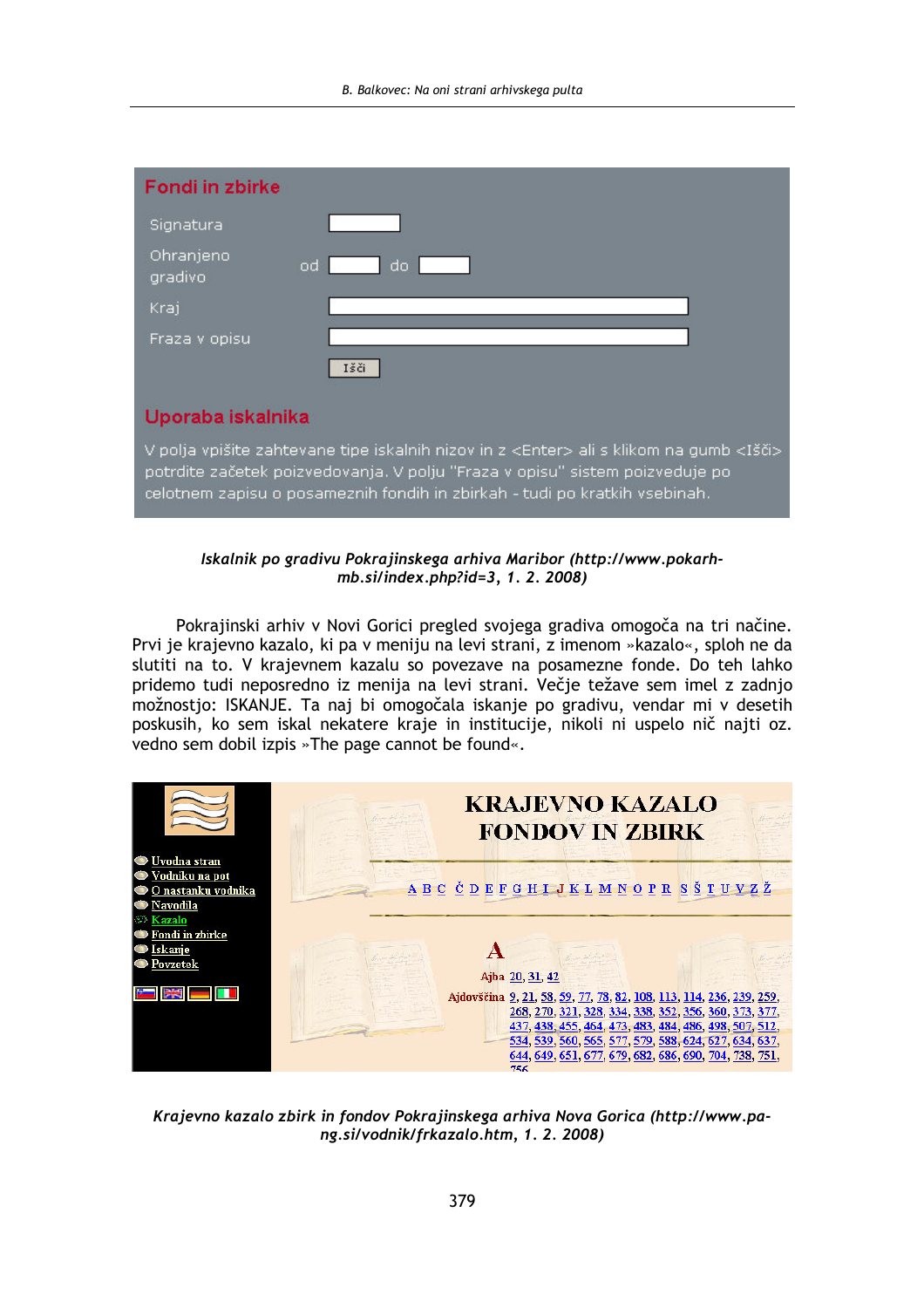Ptuiski zgodovinski arhiv ima na spletu vodnik v statični obliki, ki nam posreduje naslove fondov. Iskanje, ki nam ga ponujajo na prvi strani, pa mi je nekaj minut povzročalo težave, ker nisem razumel, kako nekaj najdem, nekaj pa ne.

Po različnih iskanjih sem ugotovil, da iskalnik išče po nekakšnih besedilih. Nato pa sem ugotovil, da pravzaprav išče na dveh mestih: eno je iskanje po besedilih popisa fonda, drugo mesto iskanja je po različnih objavah arhivskih delavcev. Te objave so posebej dostopne v rubriki »objave in članki«.

Rezultati iskanja z iskalnikom so mi postali razumljivejši, ko sem ugotovil, da imajo nekateri fondi podrobne opise, ki so dosegljivi v »seznamu fondov in zbirk«, drugi pa ne. Opozorila oz. napotkov za iskanje pa ni.

Zgodovinski arhiv Ljubljana ima vodnik po svojih fondih dostopen na spletnih straneh. V njem so zbrani podatki, ki so sicer objavljeni tudi v tekstovni obliki in zajemajo podatke do leta 1991. To letnico omenjajo na uvodni strani k spletnemu iskalniku po gradivu. Nad samim iskalnikom pa najdemo zapis, da so podatki iz septembra 2003. Takšen podatek v spletnih vodnikih ponekod pogrešamo.

| PODATKI SO IZ SEPTEMBRA 2003 |  |
|------------------------------|--|
| Signatura fonda vsebuje:     |  |
| Ime fonda vsebuje:           |  |
| Gradivo fonda od:            |  |
| Gradivo fonda do:            |  |
| Vsebina:                     |  |

# Iskalnik po fondih Zgodovinskega arhiva Ljubljana (http://www.zallj.si/myweb2/regzal.htm, 1.2.2008)

Na koncu naj omenim še Zgodovinski arhiv Celje, ki svoj vodnik ponuja kot pregled gradiva za posamezne kraje. Tovrsten prikaz je enostaven za uporabo, vendar ima pomanikliivost, da je iskanje podatkov o gradivu sorodne vsebine, ko nas ne zanima krajevna pristojnost, dolgotrajno.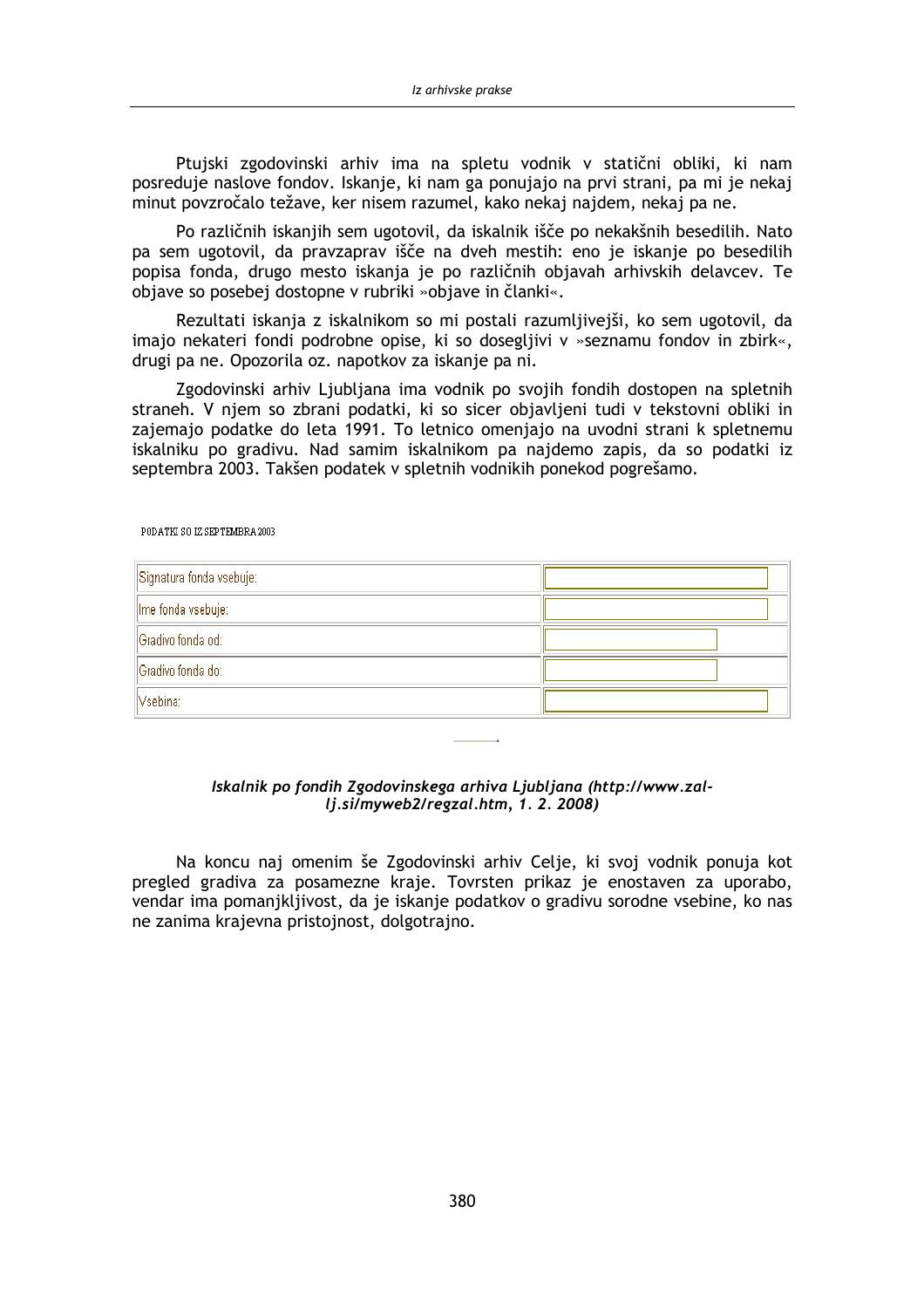|                       | Zgodovinski arhiv<br>Celje | VELIKI PODLOG                                                                                                                                                                                                                                    |
|-----------------------|----------------------------|--------------------------------------------------------------------------------------------------------------------------------------------------------------------------------------------------------------------------------------------------|
|                       | Vodnik                     |                                                                                                                                                                                                                                                  |
|                       | Navodila                   | KRAJEVNI LJUDSKI ODBOR VELIKI PODLOG<br>1946 - 1952; popis.                                                                                                                                                                                      |
|                       | Listine                    | Krajevni ljudski odbor Veliki Podlog je deloval v obdobju 1945 - 1952. Upravno je spadal k                                                                                                                                                       |
|                       | <b>Diplome</b>             | okraju Krško. Leta 1949 mu je bil priključen del območja ukinjenega krajevnega ljudskega<br>odbora Mraševo. Ko je bil krajevni ljudski odbor Veliki Podlog leta 1952 ukinjen, je na<br>njegovem območju oblast prevzel ObLO Leskovec pri Krškem. |
|                       | Posebne zbirke             |                                                                                                                                                                                                                                                  |
|                       | Krajevno kazalo            | Zapisniki sej KLO 1946 - 1951, zborov volilcev 1946; volilne zadeve 1949 - 1951; blagajniška<br>knjiga KLO 1946 - 1951; obrtne zadeve 1950; seznam izseljenih družin 1946.                                                                       |
| А                     | В<br>Č                     |                                                                                                                                                                                                                                                  |
| ITODO                 |                            |                                                                                                                                                                                                                                                  |
|                       | E<br>$\overline{G}$        |                                                                                                                                                                                                                                                  |
|                       | $\mathsf{T}$               |                                                                                                                                                                                                                                                  |
| $\mathbf{J}$          | K                          |                                                                                                                                                                                                                                                  |
| L<br>$\mathbb{N}$     | M<br>$\circ$               |                                                                                                                                                                                                                                                  |
|                       |                            |                                                                                                                                                                                                                                                  |
| P<br>S                | R<br>Š                     |                                                                                                                                                                                                                                                  |
| $\top$                | Ü<br>Z                     |                                                                                                                                                                                                                                                  |
| $\frac{V}{\check{Z}}$ |                            |                                                                                                                                                                                                                                                  |
|                       |                            |                                                                                                                                                                                                                                                  |

Krajevno kazalo fondov Zgodovinskega arhiva Celje (http://www.zac.si/vodnik/index.html, 1.2.2008)

Arhivi v ljubljanski in mariborski nadškofiji in koprski škofiji na spletu ponujajo malo podatkov. Mariborski arhiv zgolj navaja svojo organizacijsko strukturo in zaposlene. Ljubljanski arhiv obiskovalce spletnih strani seznani z osnovnimi podatki o gradivu, ki ga hrani. Bralce tudi obvesti o možnostih informiranja o gradivu v tiskanih vodnikih. Tudi koprski arhiv nam pove nekaj o gradivu, ki ga hrani. Na spletu ne vidimo pogosto, da nam sporočajo, česa kdo nima. Koprski arhiv nas pa obvešča, da ne hrani matičnih knijg, ki so v župnijah, in gradiva starejšega od leta 1830, ker je bilo odnešeno v Trst.

V zadnjem delu svojega prispevka bom prikazal analizo odgovorov na tri vprašalnike, ki so jih izpolnjevali študentje prvega letnika v študijskem letu 2007/08. To so študentje, ki obiskujejo moj proseminar. Študente sem v začetku januaria 2008 zaprosil, naj odgovorijo na tri vprašalnike, potem ko bodo opravili določeno nalogo.

Prva naloga je bila na spletnih straneh Arhiva RS pojskati sliko katastrske mape Kanala ob Soči.

Druga naloga je bila pojskati v enem od arhivov, v vodniku na njihovi strani, zapisnike šolskega odbora za leta 1956/57 do 1961/62 OŠ Vinica. Pri tretji nalogi smo uporabili podatke, ki smo jih že poznali.

Že jeseni so morali za nalogo študentje poiskati v vodnikih gradivo osnovne ali srednje šole, ki so jo obiskovali. Sedaj pa sem jih prosil, naj za tretjo nalogo pišejo arhivu, za katerega so že vedeli, da hrani gradivo njihove šole. Arhiv naj bi vprašali, ali imajo gradivo omenjene šole, kako je z obsegom gradiva, ohranjenostjo in dostopnostjo.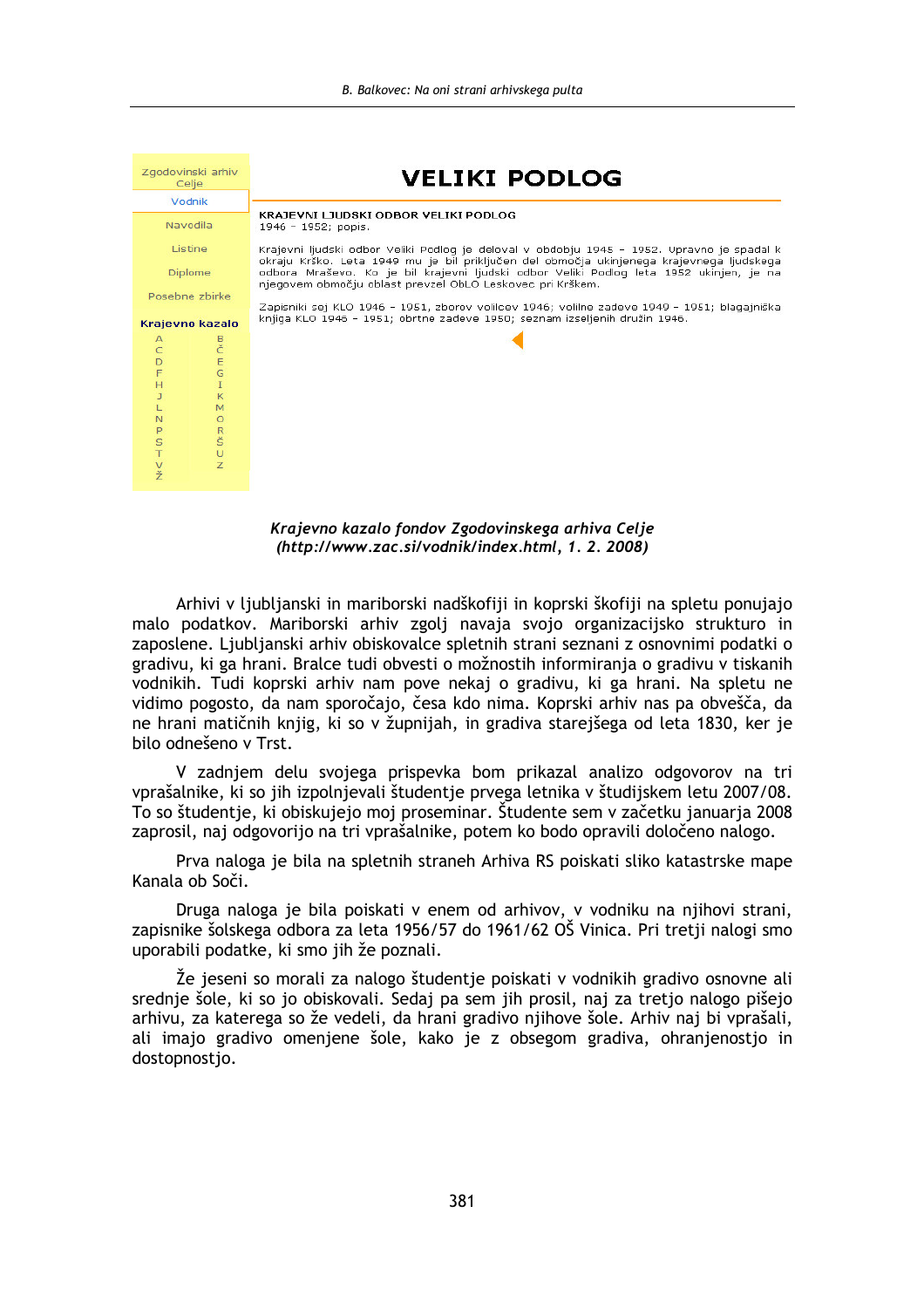| Ime                                      | Povzetek                                                                                                                                                                                                                                                                                                                                                                                                                                               | <b>Tip</b> |
|------------------------------------------|--------------------------------------------------------------------------------------------------------------------------------------------------------------------------------------------------------------------------------------------------------------------------------------------------------------------------------------------------------------------------------------------------------------------------------------------------------|------------|
| Katastrska<br>$mapa -$<br>vprašalnik     | Na spletnih straneh Arhiva Slovenije http://www.arhiv.gov.si/boste poiskali katastrsko<br>mapo kraja Kanal. Eno od slik (katerokoli) boste odprli in si zapisali/prepisali/kopirali<br>spletni naslov te slike. Zapisovali so boste svoje postopke (klikanje po povezavah,<br>napačne poti ), saj boste kasneje izpolnili vprašalnik. Prosim, da ste pri svojem delu<br>natančni t.j. resnično so pomembni podatki o postopkih, ki jih boste izvajali. | private    |
| Iskanje gradiva<br>- vprašalnik          | V enem od pokrajinskih arhiviv boste poiskali zapisnike šolskega odbora iz let 1956/57 do<br>1960/61 OŠ Vinica. Ko boste gradivo našli, boste podatke o fondu prekopirali in jih shranili, saj<br>jih boste kasneje potrebovali. Zapisovali si boste postopke, ki jih boste izvajali, da boste lahko<br>odgovorili na vprašalnik.                                                                                                                      | private    |
| Dopisovanie z<br>arhivom -<br>vprašalnik | Že pred časom ste izdelali nalogo o gradivu vaše šole. Sedaj vas prosim za sodelovanje v<br>raziskavi. Arhivu, ki hrani gradivo vaše šole, boste posli elektronsko pismo - naslov je na spletni<br>strani arhiva - in jih prosili za podatke o gradivu: če ga imajo, obseg, možnosti uporabe,<br>dostopnost  Vse skupaj si boste beležili, da boste izpolnili vprašalnik.                                                                              | private    |

E-učilnica pri predmetu proseminar študijsko leto 2007/08, naloge in vprašalniki

Po opravljenih nalogah, kjer so si morali beležiti svoje postopke, so študentje odgovarjali na tri vprašalnike. Vprašalniki so bili objavljeni v e-učilnici pri predmetu proseminar. Za naloge in izpolnitev vprašalnikov so imeli okoli tri tedne časa.

Vprašalnik, povezan z nalogo iskanja katastrske mape, je izpolnilo 81 študentov. Sedemdeset odstotkov študentov je takoj našlo povezavo na slike katastrskih map.

 $1.$ Ste ob vstopu na spletno stran Arhiva Slovenije takoj našli povezavo na slike katastrskih map? Odgovor Povprečno Skunnn  $30%$ Da  $24$  $170%$ Ne 57 100% Skupno  $81/81$ 

# E-učilnica pri predmetu proseminar študijsko leto 2007/08, odgovori na vprašalnik

Drugo vprašanje je bilo povezano z zmoto v iskanju povezave. Mnogo tistih, ki so zašli, se je znašlo v rubriki e-hramba gradiva, ali jih je zavedel iskalnik na vstopni strani. Eden od študentov pravi, da je poskusil vse linke na levi strani, a ni našel nič uporabnega. Nato je klical v arhiv, kjer mu niti v čitalnici niso vedeli pomagati. Ko se je še enkrat odpravil na spletno stran, je takoj našel povezavo »uporaba arhivskega gradiva, podatkovna zbirka«.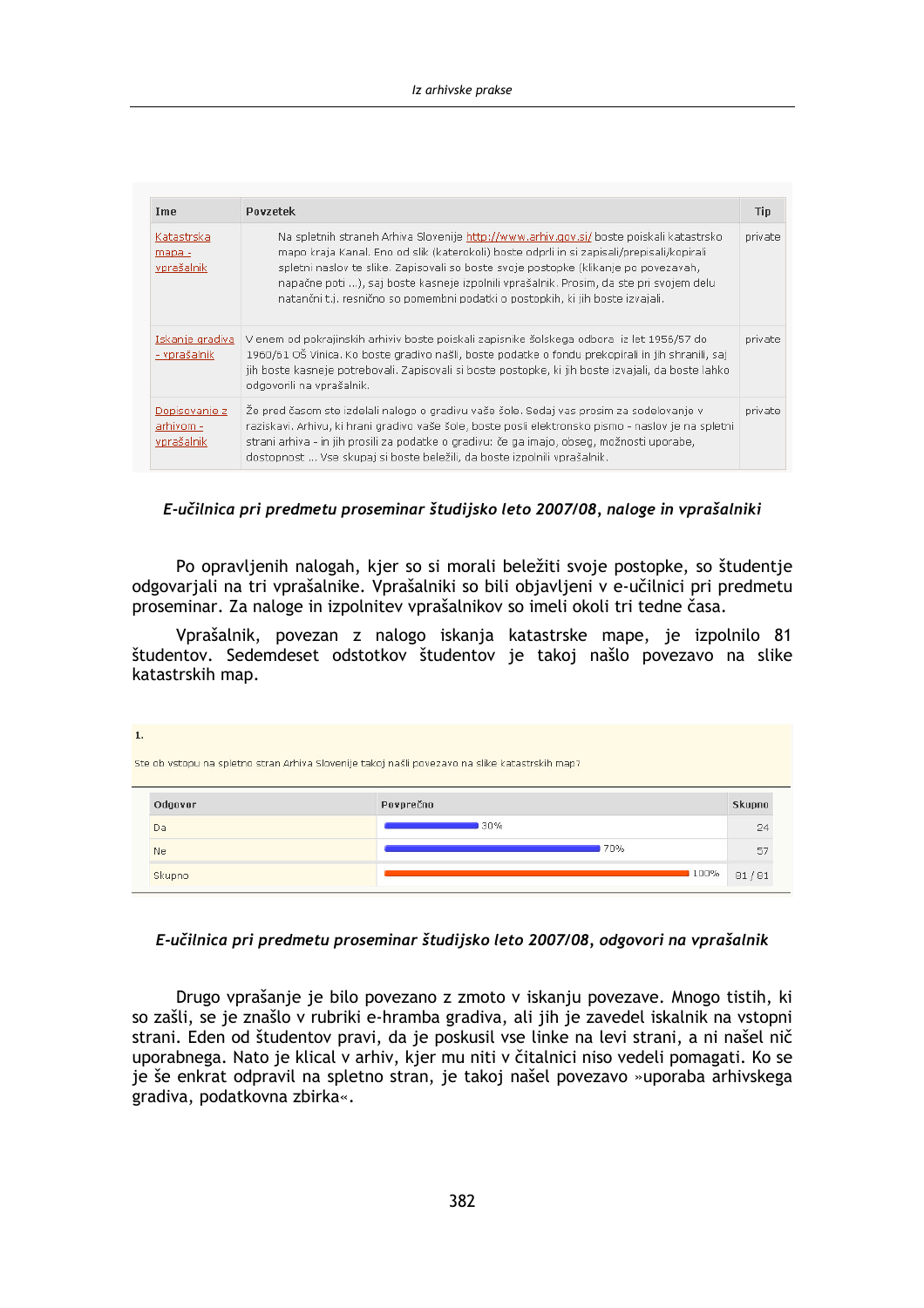| Odgovor       | Povprečno | <b>Skupno</b> |
|---------------|-----------|---------------|
| Da            | 86%       | 70            |
| Ne            | 14%       |               |
| <b>Skupno</b> | 100%      | 81/81         |

E-učilnica pri predmetu proseminar študijsko leto 2007/08. odgovori na vprašalnik

Na strani z iskalnikom po katastrskih mapah je 86 odstotkov študentov takoj vedelo, kam naj vpišejo ime kraja. Med iskanjem prave strani so tisti, ki so zašli, odprli več kot dve strani. Pomoč je iskalo 18 študentov od 81.

Komentarji o pomoči segajo od ene skrajnosti do druge. Nekateri je ne rabijo, ker je »itak vse jasno«, drugi jo potrebujejo, ker je »vse nejasno, neurejeno in nametano skupai«.

Drugi vprašalnik, ki je bil povezan z nalogo iskanja zapisnika šolskega odbora OŠ Vinica, je izpolnilo 76 študentov. Najprej sem spraševal, če so vedeli, kateri arhiv hrani gradivo OŠ Vinica. To bi morali vedeti, saj smo o arhivski mreži že govorili. Kljub temu jih je le 36 vedelo, da gradivo hrani ZAL.

Tisti, ki niso vedeli, da gradivo hrani ZAL, so iskali različne načine za rešitev vprašanja. Vprašanje je bilo pravzaprav, kje leži Vinica, in poti do rešitev so bile Wikipedija, zemljevid, Najdi.si ali Google. Nekateri so preprosto potovali od arhiva do arhiva in poskušali srečo.

| Odgovor | Povprečno | Skupno    |
|---------|-----------|-----------|
| Da      |           | 72%<br>55 |
|         | 28%       |           |

# E-učilnica pri predmetu proseminar študijsko leto 2007/08, odgovori na vprašalnik

Skoraj tri četrtine študentov je na spletni strani takoj našlo povezavo na vodnik po fondih. V iskalniku po gradivu je večina uporabila polje »ime fonda vsebuje«. Pomoč je iskalo samo 13 % študentov.

Tretji vprašalnik, povezan z nalogo pisanja arhivu, je izpolnilo 78 študentov. Štiriinpetdeset jih je pisalo Zgodovinskemu arhivu Ljubljana, deset Zgodovinskemu arhivu Celje, štirje Pokrajinskemu arhivu Maribor, po trije Pokrajinskemu arhivu Nova Gorica in Zgodovinskemu arhivu Ptuj, dva Arhivu RS, eden Pokrajinskemu arhivu Koper, eden pa ni pisal, ker ni obiskoval šole v Sloveniji.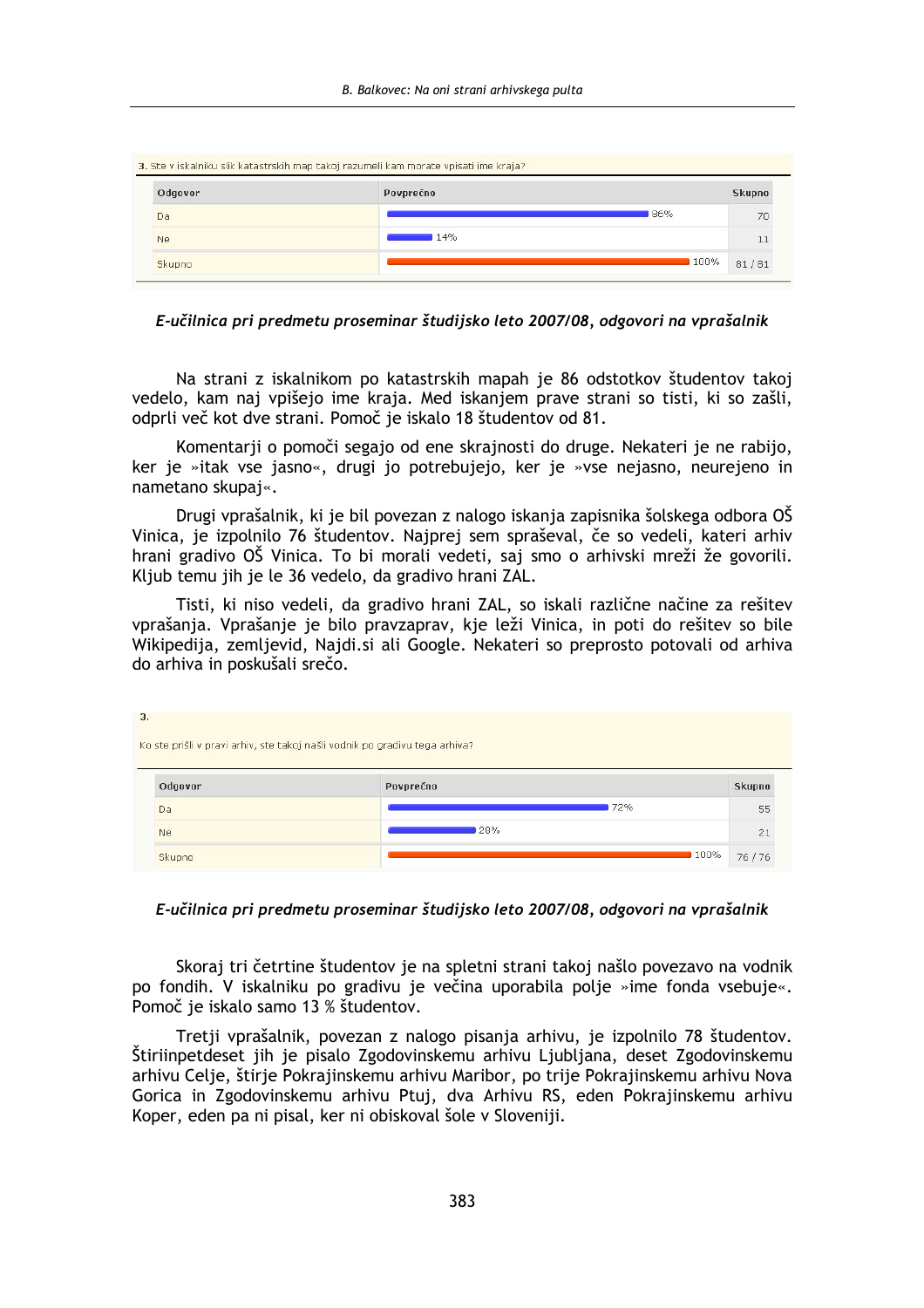| Označite na katera vprašanja ste dobili odgovore. |           |        |
|---------------------------------------------------|-----------|--------|
| Odgovor                                           | Povprečno | Skupno |
| Arhiv ima gradivo                                 | 49%       | 38     |
| Obseg gradiva                                     | 42%       | 33     |
| Dostopnost gradiva                                | 46%       | 36     |
| Ovire pri uporabi                                 | 28%       | 22     |
| Ostalo                                            | 35%       | 27     |

### E-učilnica pri predmetu proseminar študijsko leto 2007/08, odgovori na vprašalnik

V drugem vprašanju so študentje zapisali svoja vprašanja arhivu o gradivu šole. Odgovori na naslednie vprašanie nam povedo, kako so arhivi odgovariali na zastavljena vprašanja. Skoraj polovica arhivov je odgovorila o obsegu gradiva, nekaj manj jih je odgovorilo tudi o dostopnosti in drugih podatkih.

| Odgovor               | Povprečno | <b>Skupno</b>  |
|-----------------------|-----------|----------------|
| Isti delovni dan.     | 19%       | $\overline{ }$ |
| V 24 urah.            | 13%       | 10             |
| V 48 urah.            | 21%       | 16             |
| V treh dnevih in več. | 14%       | 11             |
| Niso odgovorili.      | 44%       | 34             |
| Skupno                | 100%      | 78/78          |

# E-učilnica pri predmetu proseminar študijsko leto 2007/08, odgovori na vprašalnik

Zanimala me je tudi hitrost odziva arhiva. Tako so študentje v enem od vprašanj označili, kako hitro je arhiv odgovoril na njihovo pismo. Če je poslovno korektno, da je skoraj četrtina arhivov odgovorila isti ali naslednji dan, je neprimerno, da skoraj polovica ni odgovorila.

Za konec so študentje ocenili svoje dopisovanje z arhivom. Ocena je bila lahko od ena do 5, lahko pa dopisovanja niso ocenili. Med 47, ki so vrednotili z oceno od 1 do 5, jih je 25 dopisovanje ocenila s 4 ali 5.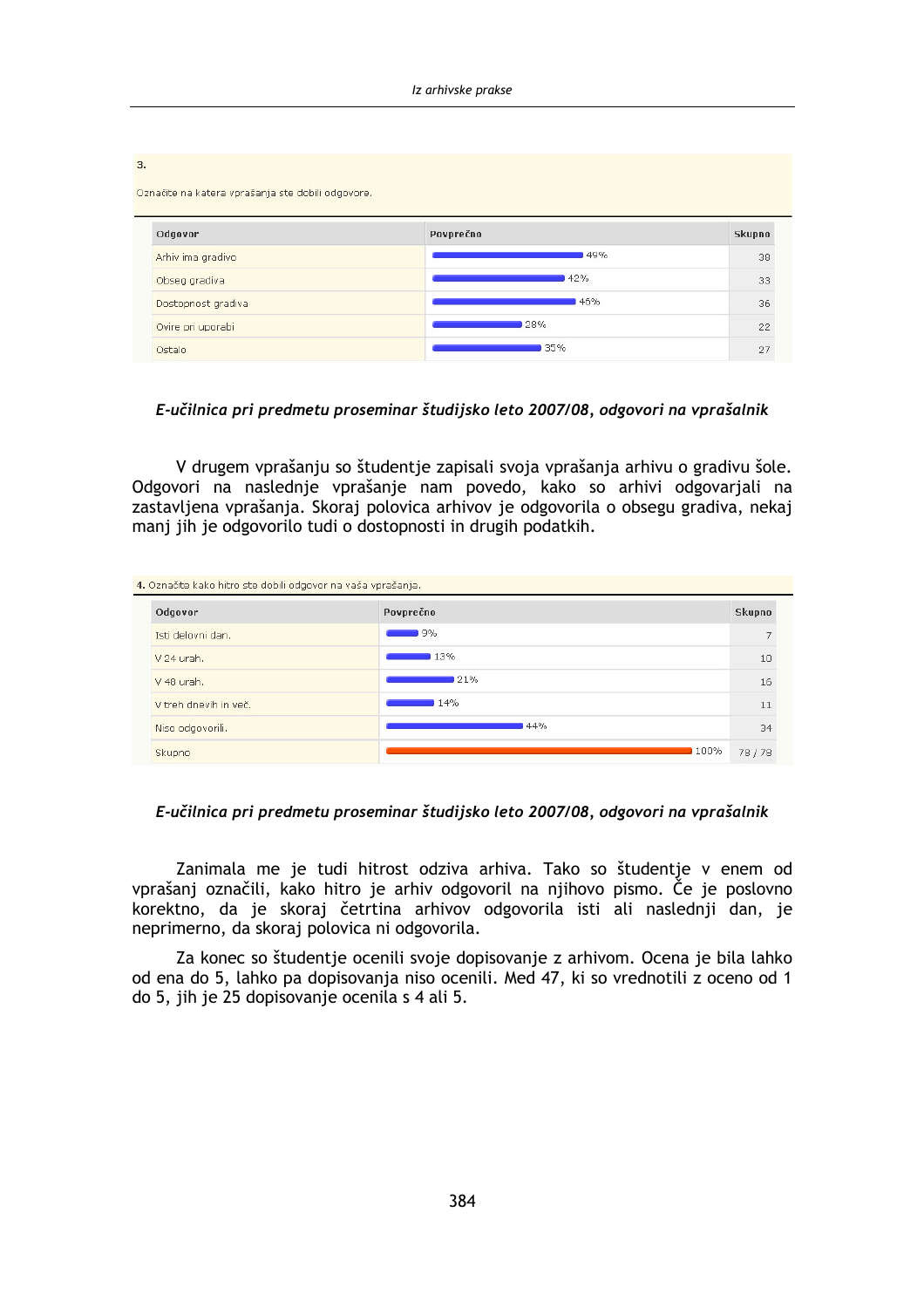

Slika 14. Ocena dopisovanja z arhivom brez neocenjenih

Na vseh spletnih straneh slovenskih arhivov, ki sem jih obiskal, sem pogrešal nekaj napotkov, ki bi se jih razveselil vsak posameznik. Večina nas ima doma kakšne osebne dokumente, ki jim je veljavnost že pretekla. Doma imamo stara spričevala, različna dovoljenja, gradbene načrte ... Nekatera dokazila imajo trajno vrednost. Ne glede na digitalizacijo imamo veliko različnih fotografij na papirju. Vsi ti dokumenti, slike in podobni predmeti imajo za vsakega posameznika neprecenljivo vrednost. Kako naj te predmete hranimo, da jih bomo ohranili čim dlie in jih bomo lahko nekoč pokazali mlajšim ali pa se nostalgično opazovali na starih fotografijah? Stroka ve odgovore na ta vprašanja in naj jih v poljudni obliki ponudi širši javnosti. S tem bo promovirala tako stroko kot same arhive.

# **SUMMARY**

# ON THE OTHER SIDE OF THE ARCHIVAL DESK

Students of history visit the Archives of the Republic of Slovenia, its department II and the Historical Archives Ljubljana. There they are acquainted with archival material, the procedures of its restoration and the manner of work with clients.

In the last years of their studies, students of modern history, get assignments where they have to do research with the help of archival material. As a lecturer I choose a certain topic, which demands a research of 10 to 20 comparable fonds. When visiting the archives, students already know the names of fonds, the name of the archives, which keeps them and some other important information.